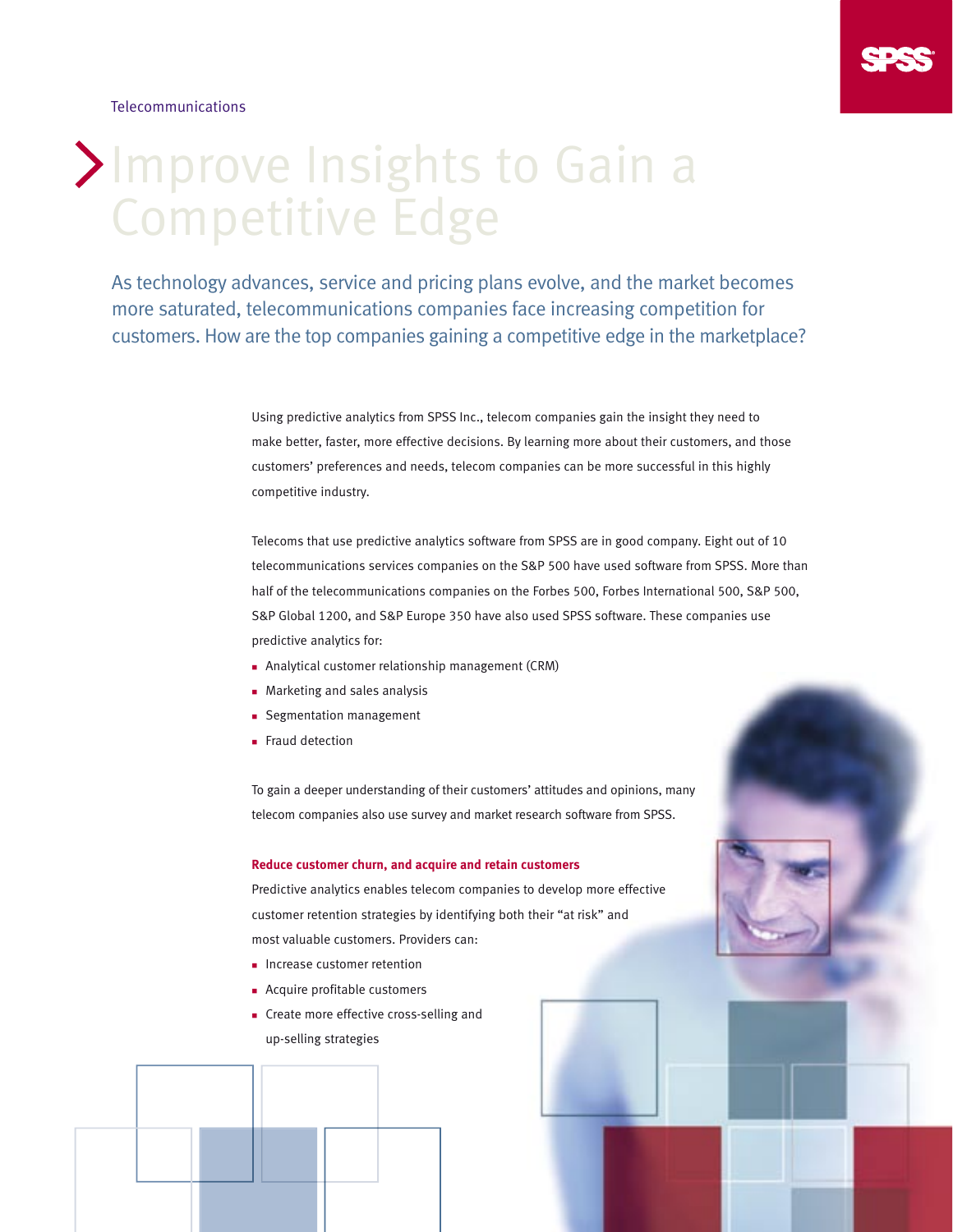For example, by identifying the greatest number of customers likely to churn within a small percentage of the customer base, telecommunications companies can develop effective customer retention solutions and reduce costs. Companies can also identify their most profitable customers by value, as well as propensity to churn. With this knowledge, they can target the right customers with offers, such as a package that bundles DSL and longdistance services, to keep them loyal.

### **Develop more focused marketing and sales campaigns**

Predictive analytics enables marketers in telecom companies to plan marketing programs and campaigns—and closely monitor results—using skills they already have. Marketers receive a complete, current view of their customers, and insight into customer attitudes and behavior.

For example, BT (formerly British Telecom) has used predictive analytics from SPSS to better understand its business customers and develop new products targeted to specific subscriber groups. The company:

- <sup>n</sup> Provided sales and marketing a targeted "best prospects" list
- **n** Improved direct mail campaign response rates by 100 percent

Telecom companies can make even greater use of these predictive insights by sharing them with all those who have customer contact—account executives, retail managers, independent agents, call center staff, and even Web personnel—to more successfully cross-sell and up-sell products and services. In addition, sales managers can develop more accurate sales forecasts, and quickly spot where customer activity is hot. With accurate, accessible information on sales activity, telecom companies can better control marketing costs and more accurately project revenues and margins.

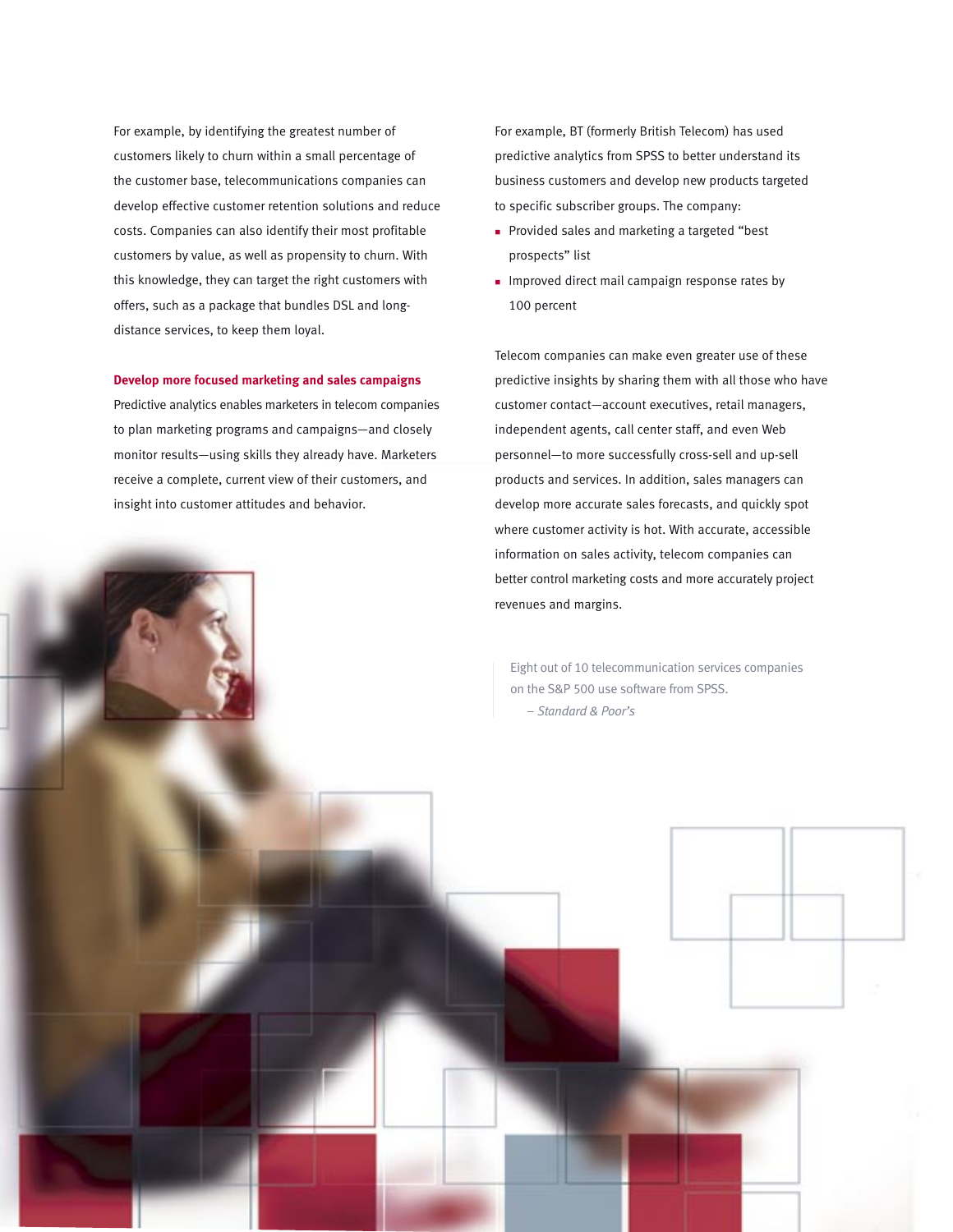#### **Target messages to the right customers**

Understanding the similarities and differences among customers in specific geographic regions and demographic segments can make all the difference to telecom companies especially if they serve a large and varied population. Predictive analytics can help companies more effectively customize their strategies, offerings, and campaigns by providing a clearer understanding of the common characteristics or behaviors of certain groups.

Segmenting enables a telecom company to create more precise campaigns, rather than sending general offers to the entire customer database. A company could look at customer segments to create targeted customer retention strategies for certain segments. For example, it might create a special campaign for small business customers located in suburban office parks that are likely to be lured by a competitor's lower prices and extended local calling areas. Or, looking at geographic regions and demographic segments, the company might design a specific bundle for single women in the northern region, and another bundle for families with multiple lines in the northwest region.

## **Identify patterns common to fraud—to stop fraudulent activity**

Addressing fraud is a challenge the telecom industry faces every day. Fraud detection and prevention can be very difficult, affect a diverse range of departments, and significantly strain resources. Predictive analytics can help telecom companies identify patterns that are common to fraud. Providers can easily detect and investigate possible cases of fraud, including unauthorized use of another subscriber's minutes, billing fraud, and fraudulent payments. All this enables telecom companies to recoup more money and put a stop to fraudulent activity.

Predictive analytics enable telecom companies to:

- **Nork with even the largest volumes of data, because** predictive analytics from SPSS has the strength and scalability to handle large datasets. Companies discover significant insights that they might not otherwise have found.
- Detect unusual or suspicious activity, even with limited data, because SPSS' predictive analytics can fill in missing data based on similar cases

For example, more than 150 blue-chip telecommunications providers worldwide rely on ECtel Ltd. for real-time fraud detection. ECtel, in turn, has relied on predictive analytics from SPSS to create its fraud detection system. These telecom providers:

- **n** Significantly reduce telecommunications fraud
- **n** Save money by enabling real-time fraud detection

#### **Understand what matters most to customers**

Survey and market research software helps telecom companies gauge their customers' opinions and analyze results. With SPSS' solutions for market assessment and testing, telecom providers can:

- $\blacksquare$  Predict which customers are more likely to churn over time
- <sup>n</sup> Gauge satisfaction with regard to a particular service or rate plan
- Evaluate the effectiveness of customer service
- **n** Understand which features and options encourage customer retention
- $\blacksquare$  Determine the likelihood a new logo or tagline will succeed in the marketplace